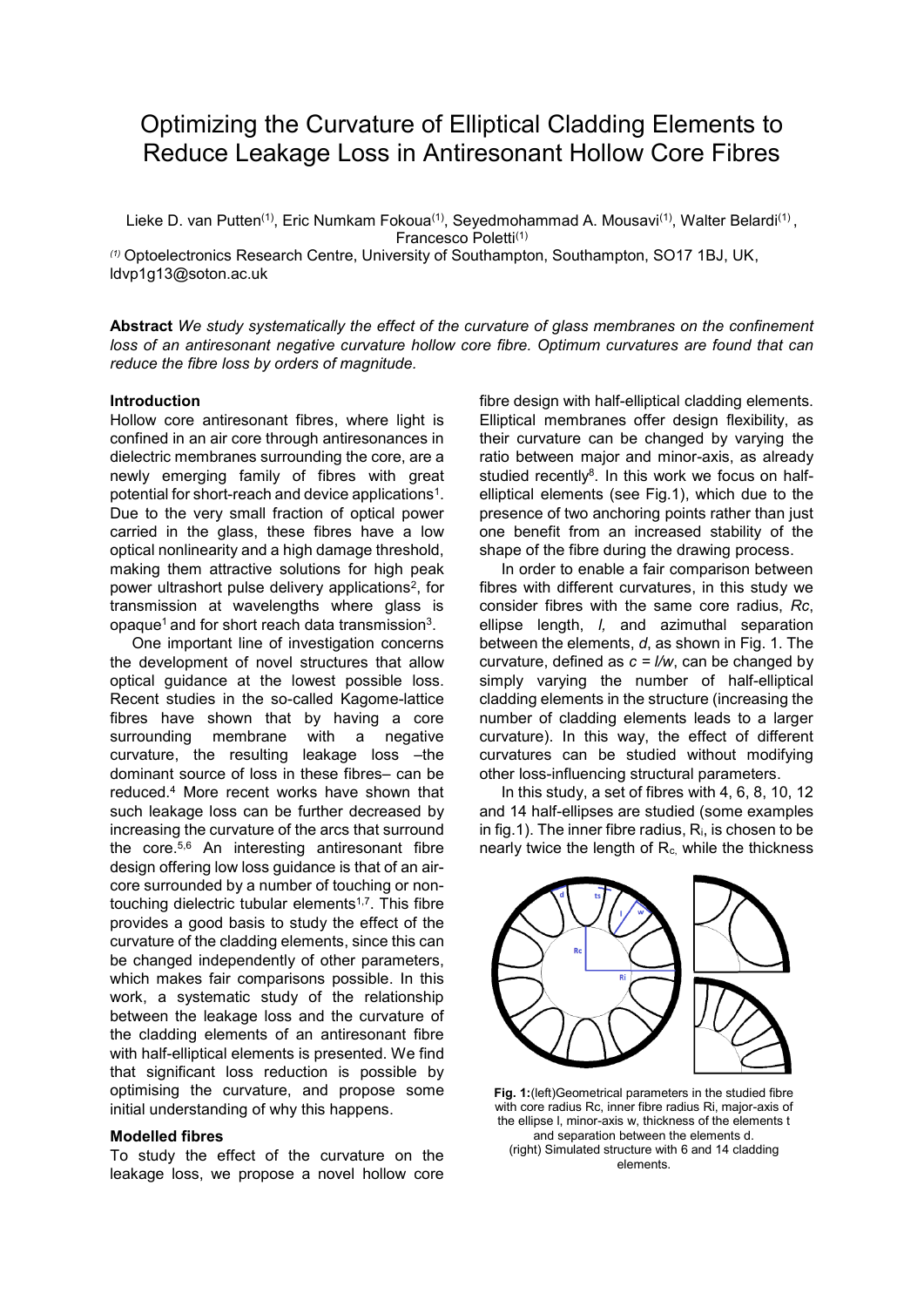

**Fig. 2:** (top) Leakage loss of the fibre for six different curvatures. (bottom) Ratio of power in the cladding membranes for all six different curvatures.

of the cladding elements is set to Rc/28. To include the case where the curvature equals unity (i.e. half circle), the parameters are chosen so that for six ellipses *c* equals 1. This forces the separation *d* between the ellipses to be 0.424 R<sub>c</sub>. This set of parameters enables the test of curvatures ranging between 0.4 (4 ellipses) and 4.5 (14 ellipses). Due to the small fraction of power in the cladding elements, material absorption is not included in these simulations<sup>9</sup>. The material dispersion is also neglected (with a dielectrics refractive index of 1.49), which makes it convenient to represent spectral results as a function of normalised frequencies,  $f=\frac{2\pi}{\lambda}$ λ Rc  $\frac{R}{100}$   $\sqrt{n^2-1}$ .

#### **Results**

The leakage loss of the core-guided modes in these structures have been calculated using a finite element solver with optimized perfectly matched layers<sup>10</sup>. In Fig.2a the leakage loss and the fraction of optical power guided in the dielectric cladding is plotted for all six fibres. Interestingly, at antiresonance (i.e. frequencies of  $\sim$ 1.5,  $\sim$ 2.5 etc.) the loss of the various fibres first decreases (4  $\rightarrow$  10 elements) and then rapidly increases (10  $\rightarrow$  14). Despite the fact that the fibres have the same core and cladding size, remarkably the overall loss values differ by as much as 4 orders of magnitude. The structure

**Tab. 1:** Optimum curvature for simulations with different Rc/l ratios

| Rc/l | Optimum<br>number<br>of ellipses | Corresponding<br>curvature |
|------|----------------------------------|----------------------------|
| 0.9  |                                  | 2.13                       |
| 1.18 |                                  | 2.36                       |
|      | 12                               | 2.13                       |

with the lowest leakage loss corresponds to the one with 10 ellipses, i.e. with a curvature of  $\sim 2.3$ . Its loss is two orders of magnitudes lower than the corresponding value for the structure with c=1. These simulations have been repeated fibres with smaller and larger  $R_c/l$  and the optimum curvature was always found to lay in the 2-2.5 range, as shown in Table 1.

As the number of elements increases, we also note a decrease in the width of the antiresonance windows, as can be seen more clearly in Fig. 2b. Even though all structures exhibit a very similar minimum value of fractional power in the dielectric  $(\sim 10^{-5})$ , the higher curvatures produce resonance produce wider and more blue-shifted peaks, likely due to the slightly increased optical thickness at some point along the membrane.

The same six structures have also been studied with glass-filled ellipses instead of air-filled elements. Due to the absence of antiresonance elements in the cladding, the fibres with glass-filled elements have a leakage loss more than three orders of magnitude higher than in the structure with air-filled cladding element, and it is almost independent on the curvature. This leads us to conclude that only the combination of curvature and antiresonance is responsible for the effect seen in Fig.2.

Examining the field distributions in the fundamental mode shows that at lower curvatures the power leaks preferentially through the elliptical element. At large enough curvatures a large fraction of power becomes guided within the membranes of the cladding elements, through which it leaks out to the fibre jacket and contributes to the loss. In Figure 3 this is shown quantitatively. The integral of the radial Poynting vector along the boundary is calculated and the